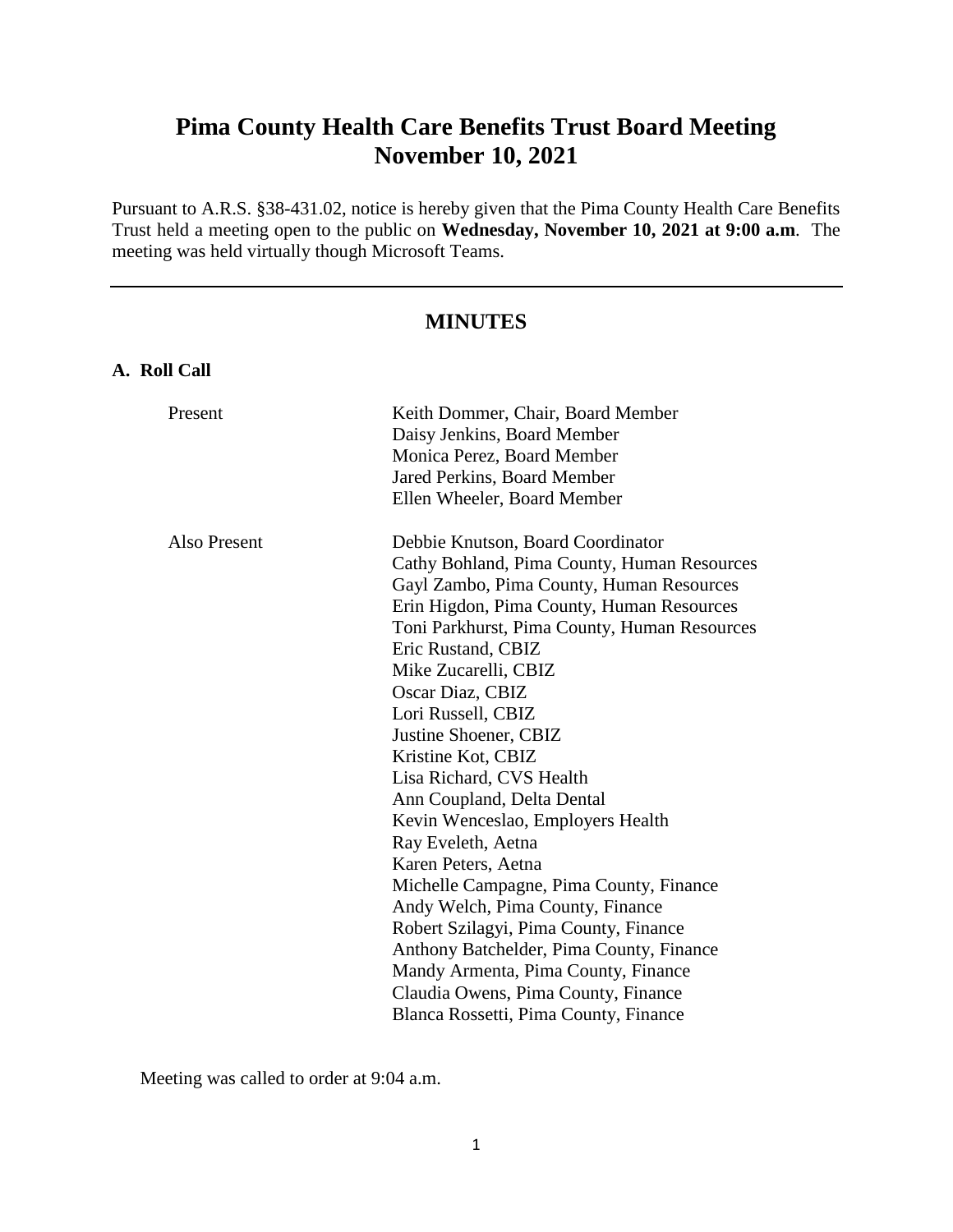# **B. Pledge of Allegiance**

All present joined in the pledge of allegiance.

# **C. Approval of May 13, 2021 and August 12, 2021 Meeting Minutes**

- Moved by Ms. Wheeler, seconded by Mr. Perkins, approved 4:0.
	- o One Board Member not in attendance during vote.

#### **D. Human Resources Items – Gayl Zambo**

#### **Annual Trust Report Review**

Ms. Zambo briefly reviewed the Annual Trust Report Review Plan Year Summary for FY  $07/01/2020 - 06/30/2021$ , noting that there is a discrepancy on the Cotiviti report that has been noted with the data being correct, but the graph showing incorrectly as "flat." Mr. Rustand stated that the report is a canned report and there is no ability to manipulate the reporting provided. Mr. Dommer and Ms. Perez suggested to leave the data in. Mr. Perkins stated he is fine either way. The memo submitted to the Board is dated November 18, 2021.

o Approval of *Annual Trust Report* Moved by Mr. Perkins, seconded by Ms. Perez, approved 5:0.

#### **Meeting packets (electronic vs. hard copy)**

Ms. Zambo discussed the option for meeting packets being electronic vs hard copy moving forward. Mr. Dommer asked if we are to return to in person meetings in the future, would the Board continue to receive the packets a week in advance still? Ms. Zambo confirmed this to still occur. Ms. Perez agreed to go green and Mr. Dommer agreed.

#### **Trustee Appointment and need new Secretary**

Ms. Zambo announced that this will be the current Board Secretary, Ellen Wheeler's last meeting and we will need a new Secretary going forward. Tom Burke will join the Board in 2022, replacing Ms. Wheeler. Thank you Ms. Wheeler for all of your hard work and effort as our Board Secretary. Ms. Bohland asked if the Board would like to vote now or wait until the February meeting. Mr. Dommer stated that he preferred to wait until the February meeting and to have a formal item added to the agenda.

# **Delta Dental Quarterly Packet (Informational Only)**

Ms. Zambo stated that the Delta Dental Quarterly Packet (slide 102 – slide 105) has been included within the Health Care Benefits Trust Meeting Packet. This information will be sent every quarter.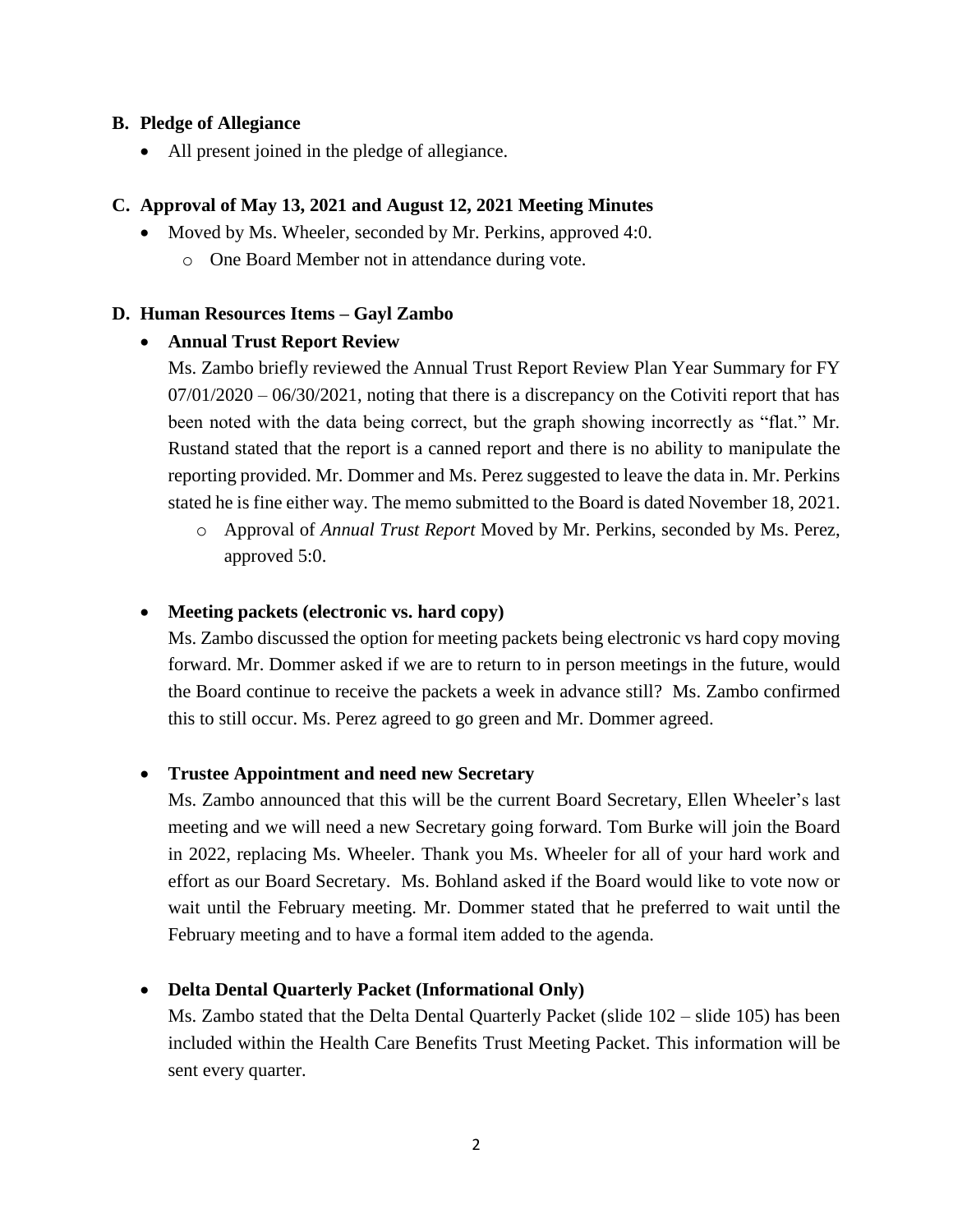#### **Medical and Dental Rates for FY 2022/23**

Ms. Zambo presented the proposed Medical and Dental Rates for FY 2022/23, noting that there is an increase of 11.48% for medical rates and tiered level increases for the dental rates. Mr. Dommer asked if the rates meet the guidelines set forth by the Trust Board. Ms. Zambo confirmed that they are right on target. Mr. Dommer encouraged that Human Resources provide analysis of how the rates will meet the guidelines in the packet next year, so the Trust Board has ample time to review.

#### **E. Aetna Presentation Summary – Ray Eveleth and Karen Peters**

## **Medical Utilization Review – 07/01/2021 – 09/30/2021**

Mr. Eveleth presented a Summary of Key Findings (slide 110). Mr. Eveleth indicated for the first quarter of the 2021/2022 plan year that the "BOB" (Book of Business) is a little misleading due to it only being three months. The medical spend increased, however, claimants under \$100K decreased. Mr. Eveleth highlighted that the number of High Cost Claimants has increased from seven to twelve in the first quarter versus the prior period. Mr. Eveleth discussed the medical cost categories that have had an impact on the medical spend increase. Mr. Eveleth provided additional data regarding utilization review in which a positive trend exists and there appears to be a return to normalcy versus the prior period. Mr. Perkins asked if Aetna also tracks re-admission rates. Mr. Eveleth stated that Aetna does, a report can be pulled and information can be added. Mr. Rustand asked that the information be included on the slide going forward. Ms. Zambo agreed that this would be great to add.

#### **High Cost Claims**

Ms. Peters discussed the HCC Claimant Overview (slide 114 – slide 116). Ms. Wheeler asked for clarification as to how many High Cost Claimants have a diabetes diagnosis. Ms. Peters confirmed that three have the diabetes diagnosis and four are at high risk.

#### **COVID-19 Update**

Mr. Eveleth briefly reviewed the COVID-19 Claims Impact (slide 111). Mr. Eveleth said the report provided gives the total COVID-19 Claims Impact for 01/01/2021 to 09/30/2021, rather than 07/01/21 to 9/30/21, and he has submitted a request to their analytics team to find out the discrepancy. While the information shown is YTD, the numbers on the report are showing that there is an uptick in vaccinations and peaks and valleys in testing. Ms. Jenkins inquired as to how much of the employee population has been vaccinated. Mr. Eveleth said Aetna may not have the most current numbers due to the difference in reporting by Aetna and by CVS. Ms. Bohland said HR records show that out of 6,306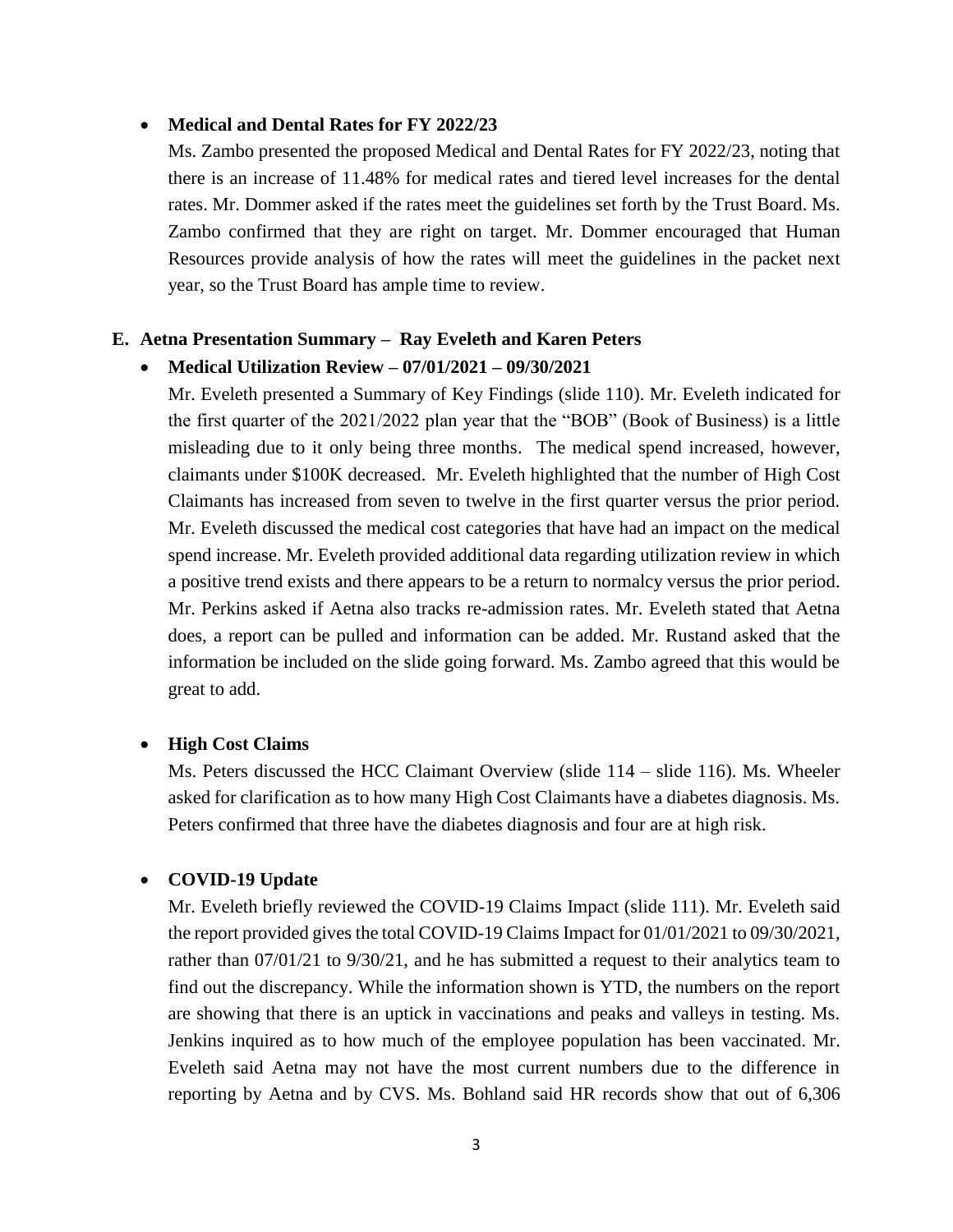employees, 83% are vaccinated with the lowest non-vaccinated rates coming from Deputies, Corrections Officers and Probation Officers. Ms. Zambo stated that the surcharge for non-vaccinated employees went into effect this pay period, with approximately 620 employees being affected. Mr. Dommer asked if the surcharge is outside of the FY 2022/23 rates previously presented, if the surcharge will continue into the 2022/23 plan year, and if the monies go back into the trust. Ms. Zambo replied yes to all questions asked by Mr. Dommer.

#### **F. Caremark/CVS & Employers Health Presentation – Lisa Richard**

#### **Pharmacy Utilization Review** – **07/01/2021 – 09/30/2021**

Ms. Richard presented the Pharmacy Utilization Review Report (slide 135) for July 2021 – September 2021. Ms. Richard provided an overview of the Total Gross Trend Components and reminded the Board that the rebate dollars do not follow this timeline, lagging by about three months. Ms. Richard noted that there is a significant increase in the utilization and cost of prescription drugs, specifically specialty drugs. Ms. Jenkins asked if there is an average age for utilization for these specialty drugs. Ms. Richard responded that the average age is 47.7 years old.

#### **COVID-19 Update**

Ms. Richard provided an update on COVID-19 vaccines administered. As of October 24, 2021, there have been 1,192 COVID vaccines fully administered and 457 COVID vaccines partially administered through the pharmacy benefit. Ms. Richard noted that this data is only for the claims that are specifically billed through the pharmacy benefit, and that additional vaccinations might be billed to Aetna.

#### **G. CBIZ Presentation – Eric Rustand**

#### **Claims Review – July 2021 through September 2021**

Mr. Rustand presented the Paid Claims and Fixed Costs Overview (slide 155). Mr. Rustand noted that Pima County has a total claims administration spend of \$13,037,628 and an expected loss ratio of 85.7% for the first quarter, which CBIZ is a little concerned with. Mr. Rustand reviewed the Annualized Cost Comparison Analysis, which shows cost PEPM increased over the prior period from \$876 to \$951. He noted that if Pima County were to go from 85.7% loss ratio to 100%, the Trust would begin to dig into to the reserve. Mr. Perkins asked if CBIZ can identify what is driving the increase. Mr. Rustand stated it is the increase in the specialty drug area and the higher number and higher severity of large claimants. Mr. Dommer said that in reviewing the presentation before the meeting, he did not observe any sense of alarm from CBIZ, and he asked that CBIZ alert the Board prior